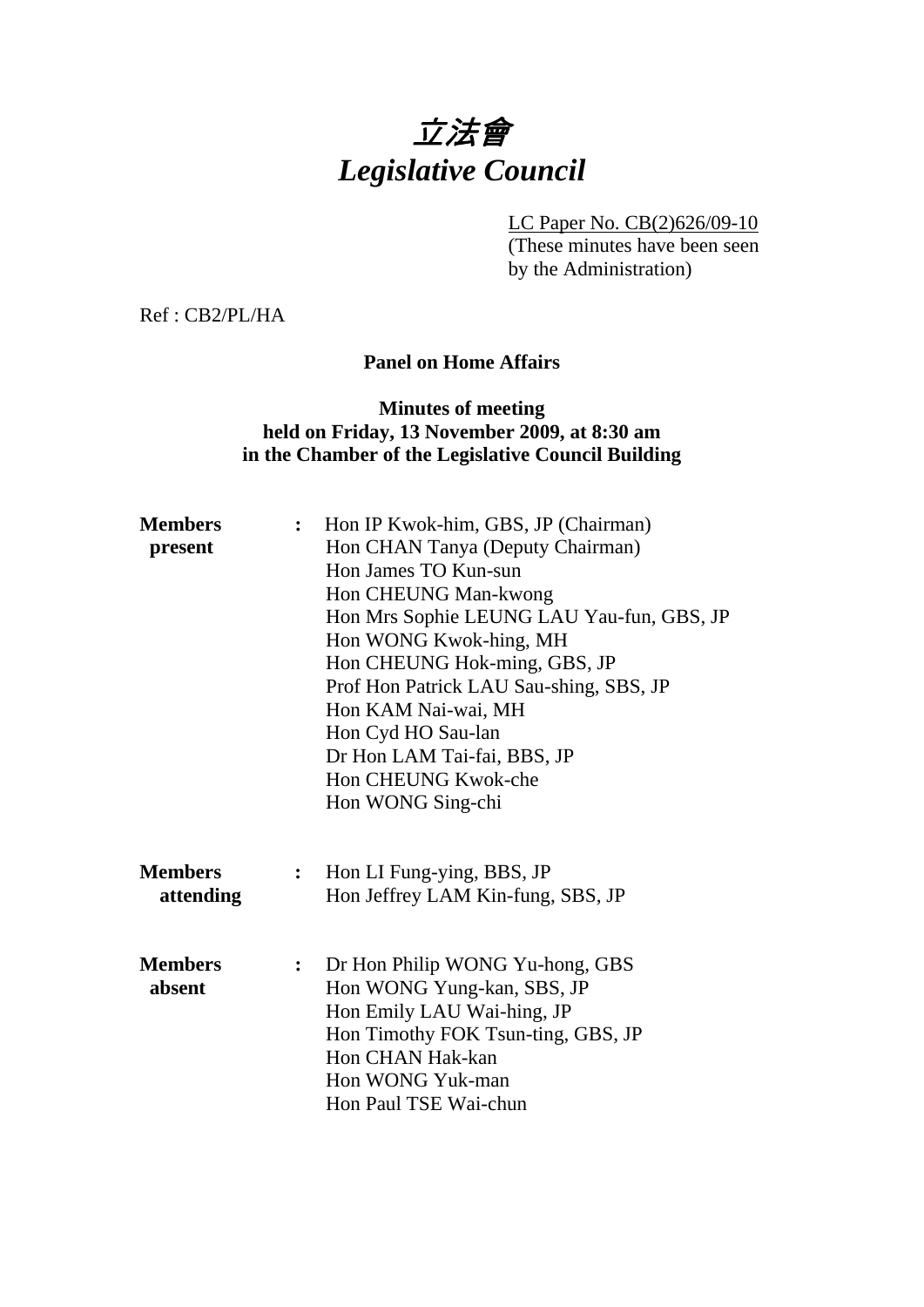| <b>Public Officers</b>        | :              | <u>Item IV</u>                                                                           |
|-------------------------------|----------------|------------------------------------------------------------------------------------------|
| attending                     |                | Home Affairs Bureau                                                                      |
|                               |                | Mr TSANG Tak-sing, JP<br><b>Secretary for Home Affairs</b>                               |
|                               |                | Mrs Carrie YAU, JP<br>Permanent Secretary for Home Affairs                               |
|                               |                | Miss Salina YAN Mei-mei, JP<br>Deputy Secretary for Home Affairs (3)                     |
|                               |                | Miss Polly KWOK Wai-ling<br>Principal Assistant Secretary for Home Affairs<br>(Culture)2 |
|                               |                | Leisure and Cultural Services Department                                                 |
|                               |                | Mrs Betty FUNG CHING Suk-yee, JP<br>Director of Leisure and Cultural Services            |
|                               |                | Mr CHUNG Ling-hoi, JP<br>Deputy Director of Leisure & Cultural<br>Services (Culture)     |
|                               |                | $Item V$                                                                                 |
|                               |                | Home Affairs Bureau                                                                      |
|                               |                | Ms Florence HUI, JP<br><b>Under Secretary for Home Affairs</b>                           |
|                               |                | <b>Home Affairs Department</b>                                                           |
|                               |                | Mr David LEUNG, JP<br>Deputy Director of Home Affairs (2)                                |
|                               |                | Miss Dora FU, JP<br>Assistant Director of Home Affairs (3)                               |
| <b>Clerk</b> in<br>attendance | $\ddot{\cdot}$ | Ms Betty FONG<br>Chief Council Secretary (2)2                                            |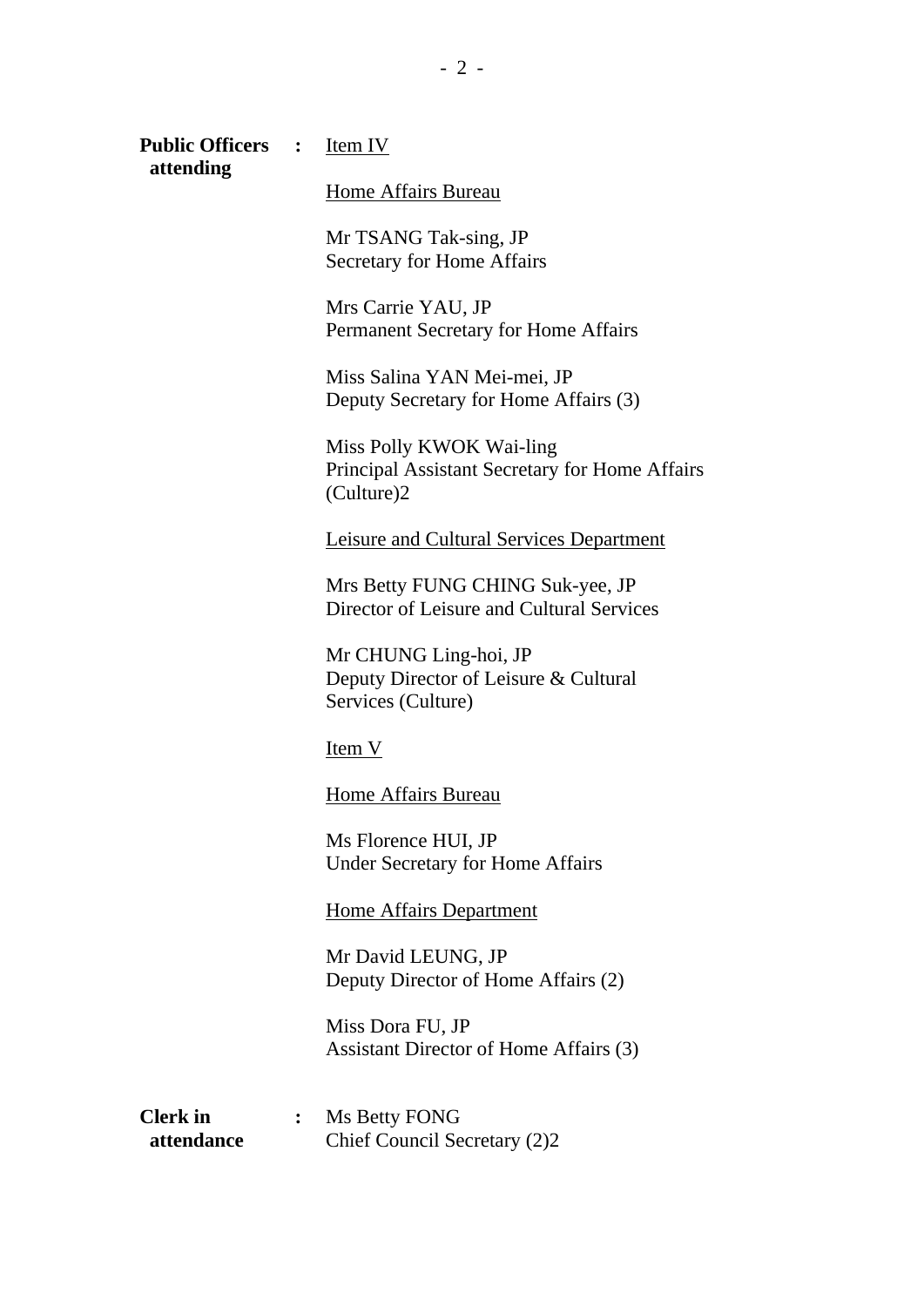| <b>Staff</b> in<br>attendance | Mrs Claren MOK<br>Senior Council Secretary (2)2 |
|-------------------------------|-------------------------------------------------|
|                               | Miss Amy WONG<br>Legislative Assistant (2)2     |

# **I. Confirmation of minutes**

Action

[LC Paper No. CB(2)175/09-10]

The minutes of the meeting held on 15 October 2009 were confirmed.

#### **II. Information paper(s) issued since the last meeting**

2. Members noted that the following papers from the Administration had been issued since the last meeting -

| LC Paper No. $CB(2)2348/08-09(01)$ -- Summary of discussion at the |                                 |
|--------------------------------------------------------------------|---------------------------------|
|                                                                    | meeting between Legislative     |
|                                                                    | Council Members and             |
|                                                                    | members of Kowloon City         |
|                                                                    | District Council on 2 July 2009 |
|                                                                    | on the revitalization of Ma Tau |
|                                                                    | Kok Cattle Depot Artist         |
|                                                                    | Village into a cultural         |
|                                                                    | development and tourist spot    |

LC Paper No. CB(2)2378/08-09(01) -- A letter dated 18 June 2009  $&(02)$ from Hon LEE Wing-tat expressing his views on the search function of the website of the Leisure and Cultural Services Department for cultural programmes and the Administration's response dated 13 August 2009

LC Paper No. CB(2)2425/08-09(01) -- Letter dated 31 August 2009 from the Administration providing the progress reports on the outstanding leisure and cultural services projects of the former municipal councils at an interval of six months to the Panel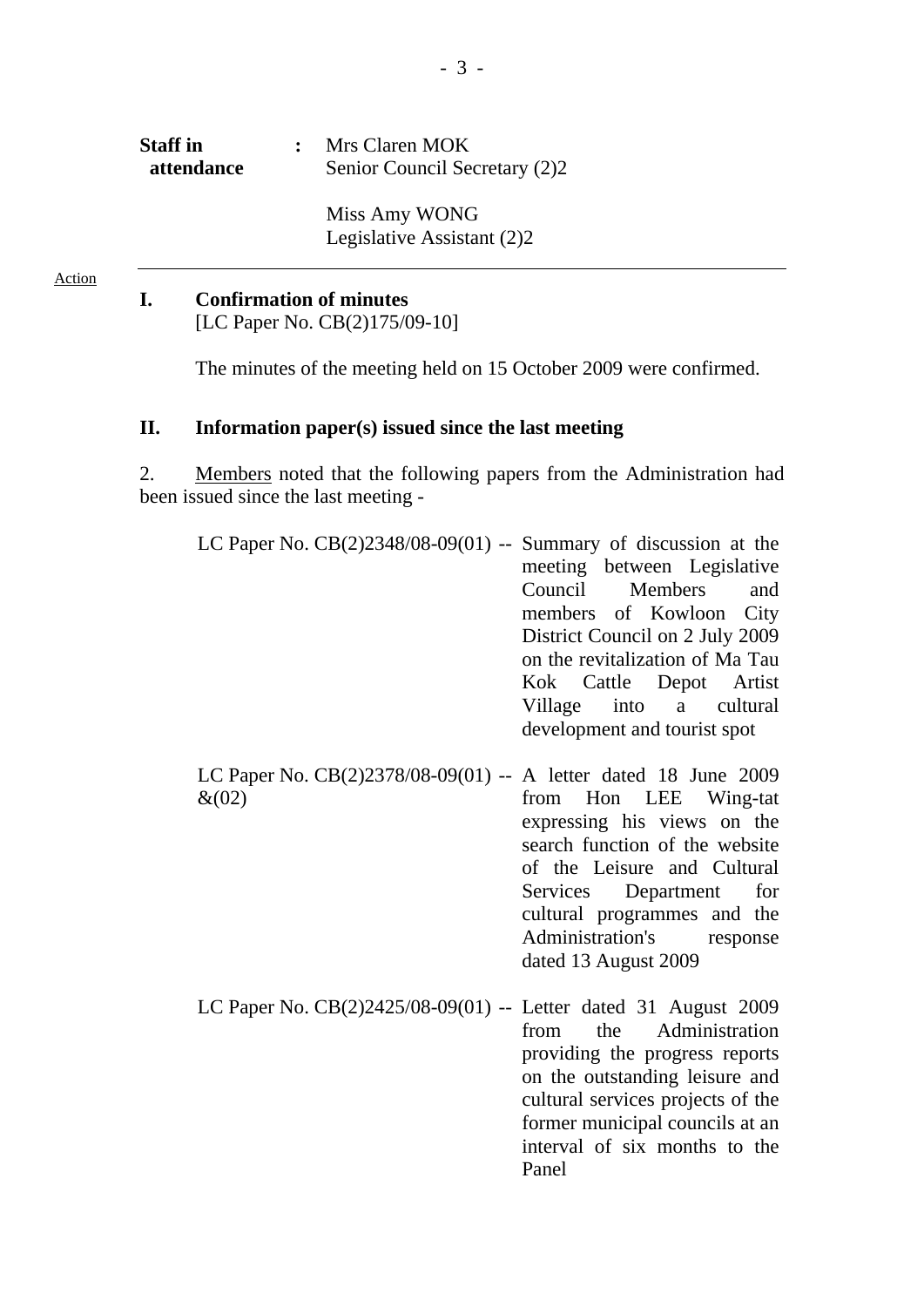LC Paper No.  $CB(2)2539/08-09(01)$  -- Extract from the minutes of

Action

meeting between Legislative Council Members and members of Eastern District Council on 12 March 2009 on the role of the Home Affairs Department under the Building Management Ordinance (Cap. 344) in respect of handling of disputes between owners and the Owners' Corporation LC Paper No.  $CB(2)2539/08-09(02)$  -- Extract from the minutes of meeting between Legislative Council Members and members of Eastern District Council on 12 March 2009 on strengthening the control of indiscriminate placement of cargo compartments at roadsides LC Paper No. CB(2)2631/08-09(01) -- The Administration's response on review of advisory and statutory bodies LC Paper No.  $CB(2)2639/08-09(01)$  -- Extract from the minutes of meeting between Legislative Council Members and members of Kowloon City District Council on 2 July 2009 on the revitalization of Cattle Depot Artist Village in Ma Tau Kok LC Paper No.  $CB(2)129/09-10$  -- Three bulletins prepared by the Secretariat of the Sports Commission on the Hong Kong 2009 East Asian Games LC Paper No. CB(2)233/09-10(01) -- Supplementary paper provided by the Administration on Public Library and Indoor Recreation Centre in Area 3, Yuen Long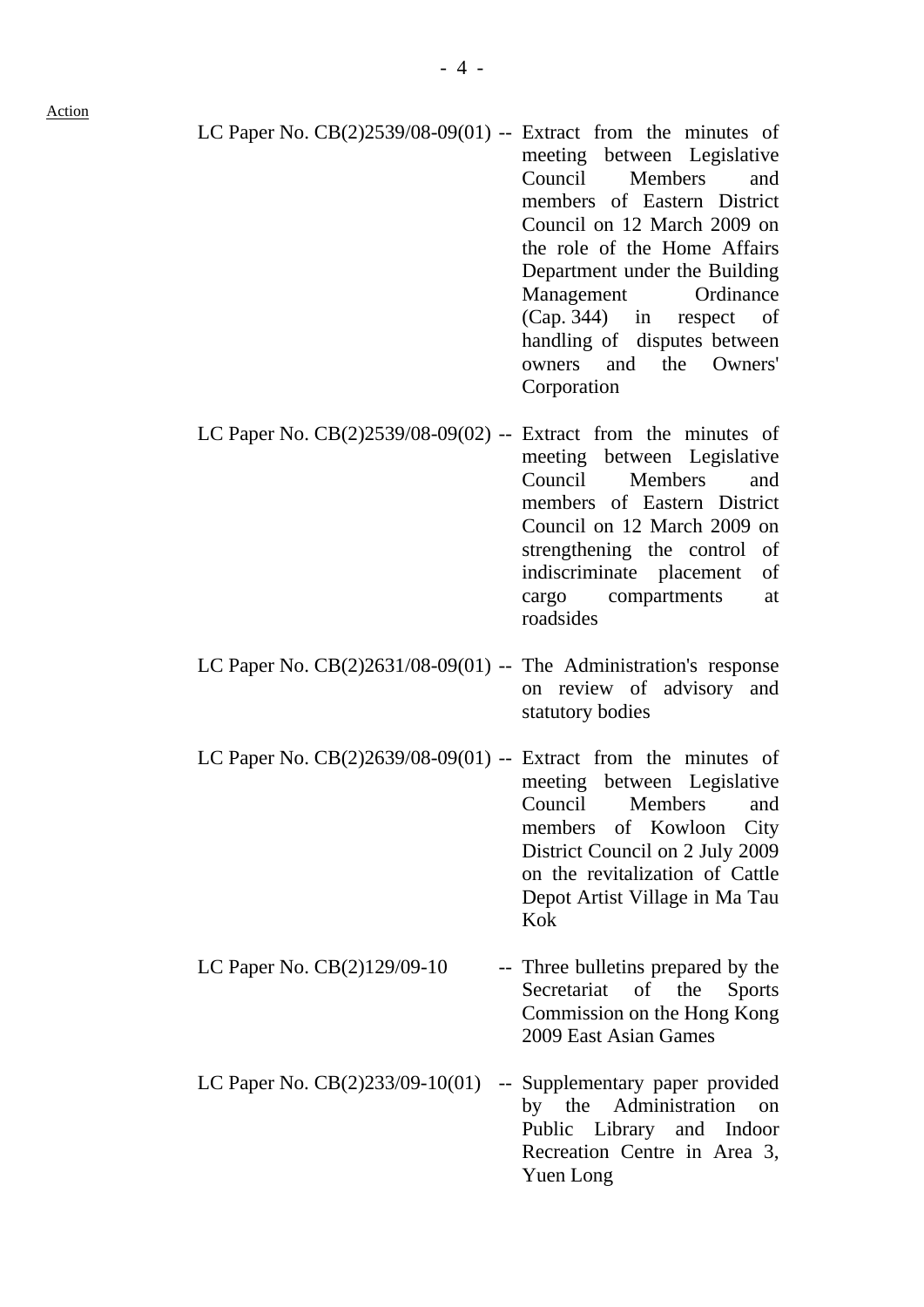Clerk

LC Paper No.  $CB(2)239/09-10$  -- Two bulletins prepared by the Secretariat of the Sports Commission on the Hong Kong 2009 East Asian Games

# **III. Items for discussion at the next meeting**  [Appendices I and II to LC Paper No. CB(2)232/09-10]

3. The Chairman informed members that an informal meeting was held between the Chairman, Deputy Chairman and the Secretary for Home Affairs (SHA) on 9 November 2009 to discuss the work plan of the Panel for the current session. He then invited members' views on the list of outstanding items for discussion (the list), which had been revised taking into account the discussion at the informal meeting.

4. Referring to the proposal for the deletion of the item "Setting up an intermediary body for the effective enforcement of maintenance orders" from the list, Ms Cyd HO requested and SHA agreed that the Administration would update the Panel on the implementation of the improvement measures to help maintenance payees to collect maintenance payments at the meeting of the Panel in December 2009 before a decision was made on the proposal to delete the item from the list.

5. Mr CHEUNG Kwok-che suggested and members agreed that the provision of community development services, in particular those services provided by the Home Affairs Department (HAD) in collaboration with the welfare sector, should also be included in the list.

6. To facilitate the Panel's monitoring of issues relating to the development of sports and cultural software, the Chairman suggested and members agreed that an overseas duty visit should be arranged to study the experience in those Asian countries where marked achievement in these areas had been demonstrated in the last decade. The Chairman further suggested that where feasible, the proposed visit might cover : (a) initiatives to promote the development of football; (b) development of sports facilities and elite athletes; (c) initiatives to promote education on arts and culture and audience building for arts and cultural facilities such as museums; and (d) preservation and promotion of intangible cultural heritage such as Cantonese opera. The Chairman also requested a paper to be prepared by the Secretariat to facilitate members' further deliberation on the proposal.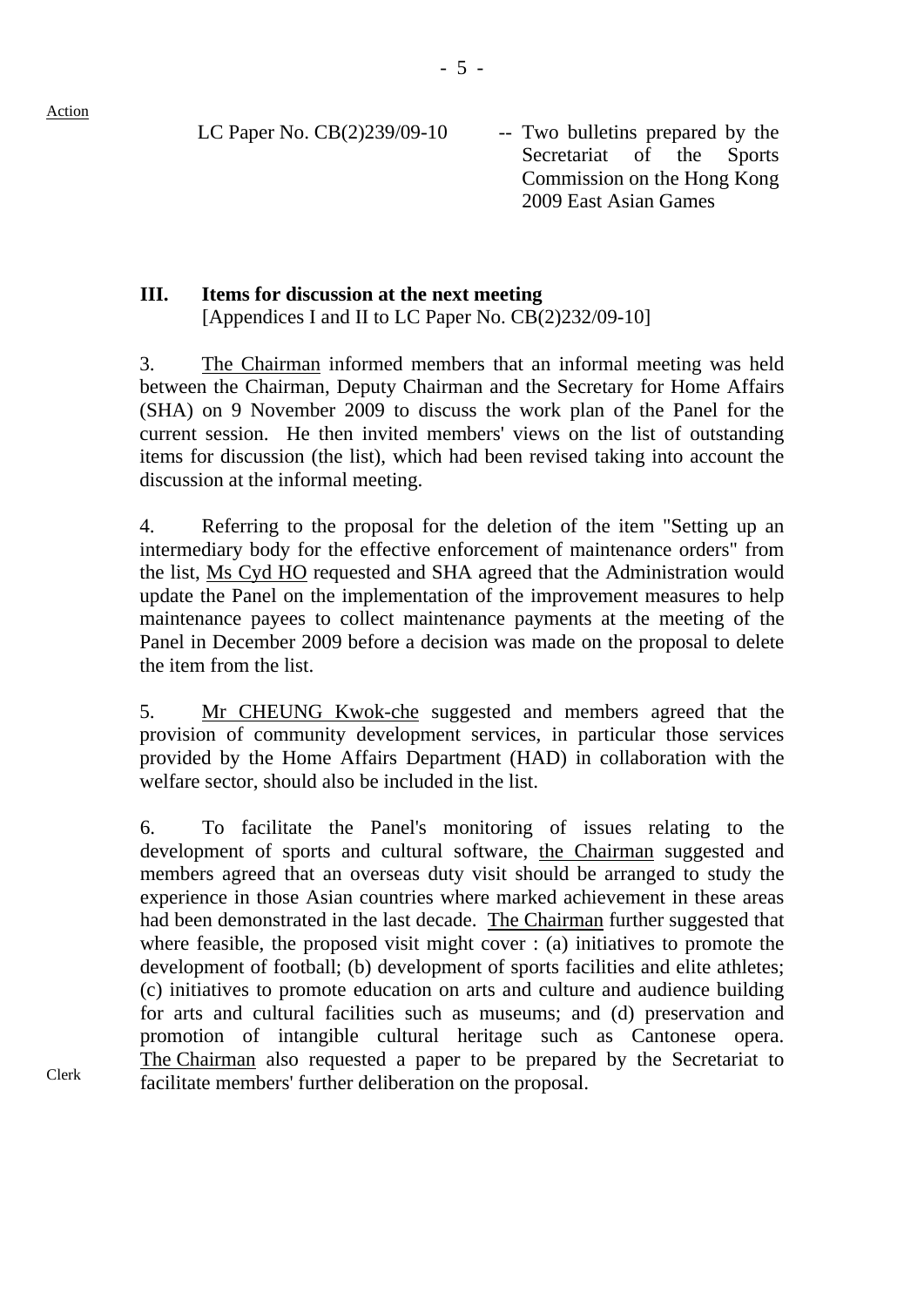7. After discussion, members agreed that the following items should be

covered at the next regular meeting -

- (a) provision of an allowance for village representatives (as suggested by the Administration);
- (b) setting up an intermediary body for the effective enforcement of maintenance orders; and
- (c) proposal to undertake an overseas duty visit to study the experience relating to the development of sports and cultural software.

# **IV. Future development of museum services**  [LC Paper Nos. CB(2) 232/09-10(01) and (02)]

8. SHA briefed members on improvement measures in strengthening the development of cultural software in respect of museum services as set out in the Administration's paper. Director of Leisure and Cultural Services (DLCS) then conducted a PowerPoint presentation to elaborate on these measures.

*(Post-meeting note*: The softcopy of the PowerPoint presentation materials was issued to members vide LC Paper No. CB(2)283/09-10(01) on 16 November 2009.)

# Establishment of a statutory Museums Board

9. The Chairman and the Deputy Chairman expressed disappointment at the Administration's failure to revert to the Panel on the progress in the establishment of a statutory Museums Board and the implementation plan on the future governance of public museums, which were the core issues of concern in the discussion of the future development of museum services. The Chairman was worried that the uncertainty over the future mode of governance of public museums would take toll on staff morale, and was not conducive to the implementation of other measures to enhance the services of public museums as recommended in the report of the Committee on Museums (CoM) issued in May 2007.

10. Noting that CoM had recommended in its report that a statutory Museums Board should be set up in three years' time, and the Administration had indicated to the Panel in June 2007 that it would endeavour to complete the entire transformation process in three to five years, the Deputy Chairman and Mr WONG Kwok-hing asked the Administration to explain the slow progress in the implementation of the recommendation.

- 6 -

### Action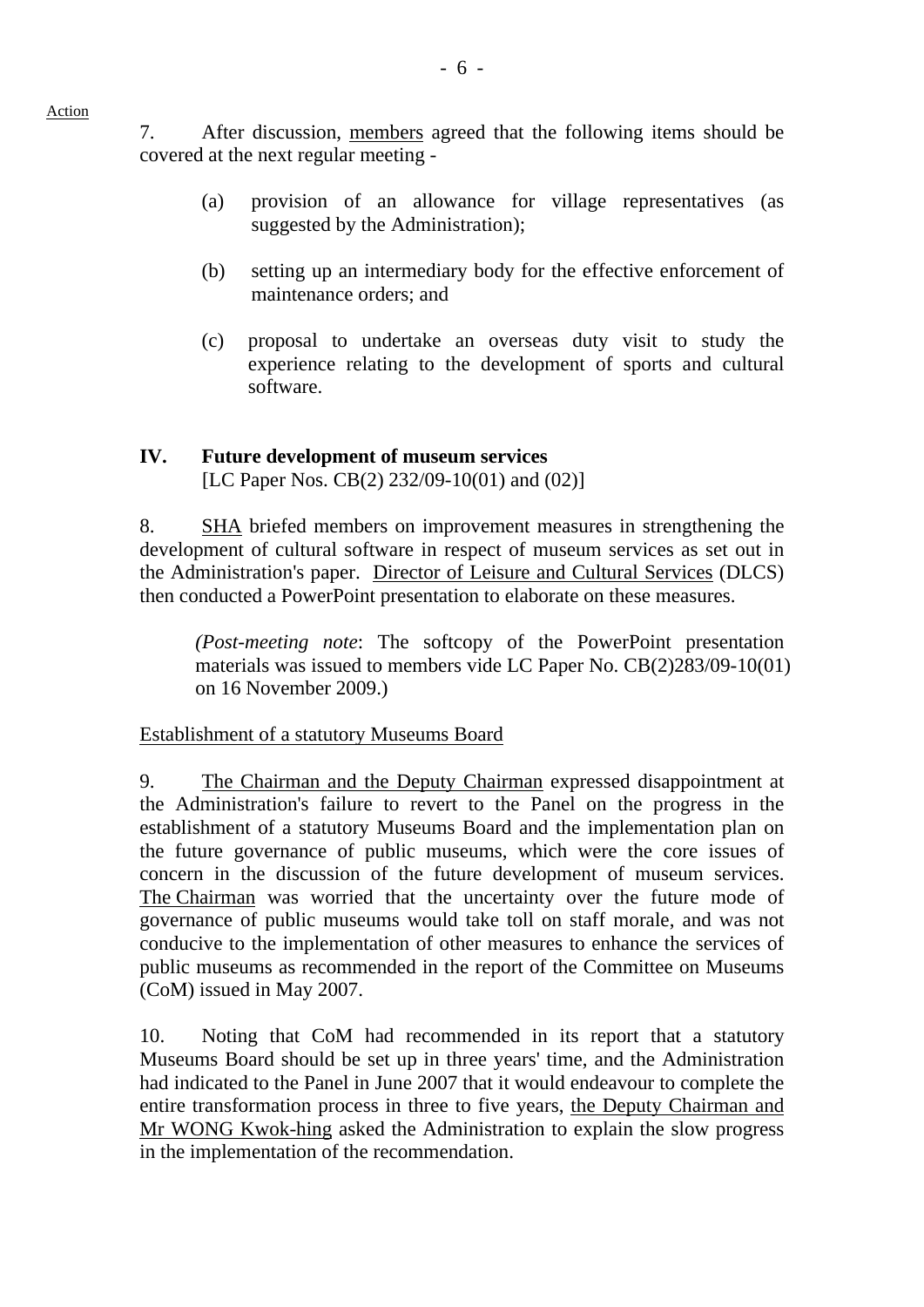11. SHA advised that to promote the development of museum services, the Administration had accepted in principle the recommendations put forward by CoM in its report, including the establishment of a statutory Museums Board in three years as far as practicable. While the Administration had implemented most of CoM's recommendations, it would need to deliberate carefully the proposed migration of government-run museums to museums managed by a statutory Museums Board, in view of its implication on the future operation of public museums and the many complicated issues involved, as pointed out in CoM's report. These issues included drafting of the enabling legislation, handling of necessary staff issues to ensure a stable transition of existing staff to the new institution, allocation and ownership of collections, re-alignment of roles and identities among public museums, as well as interfacing arrangements between public museums and M+, the future museum institution in the West Kowloon Cultural District (WKCD).

12. SHA further advised that in accordance with the standing practice in the government, the Administration had ceased the recruitment of the curatorial grade staff for public museums pending its study on the proposed institutional structure. The Administration was however fully aware of the impact of the prolonged recruitment freeze on the morale of the staff concerned, and would continue to conduct consultation and maintain regular dialogue with museum staff on various issues relating to the proposed governance structure. As for the way forward, SHA stressed that the government would gear up its efforts in the development of cultural software (including the promotion of museum culture and audience building) in the coming years, and undertook to revert to the Panel on its decision regarding the establishment of the statutory Museums Board in three months.

13. The Deputy Chairman remarked that the establishment of the Board was a well-considered recommendation made by CoM and the Administration should proceed with the arrangement, unless there were very strong justifications.

### Measures to improve the provision of public museum services

14. Mr WONG Kwok-hing declared that he was a former member of the then Urban Council. He enquired about the handling of the time capsules laid by the two ex-Municipal Councils, which contained publications and souvenir items signifying the contributions of two Councils in municipal services. Mr WONG urged the Administration to attach importance to this crucial part of Hong Kong's public history.

15. In response, SHA informed members that the history of the ex-Municipal Councils could be included in the Hong Kong Oral History Repository Project (the Project) launched by the Administration in partnership with nine tertiary institutions at the Hong Kong Central Library (HKCL) in October 2009. DLCS and Deputy Director of Leisure and Cultural

#### Admin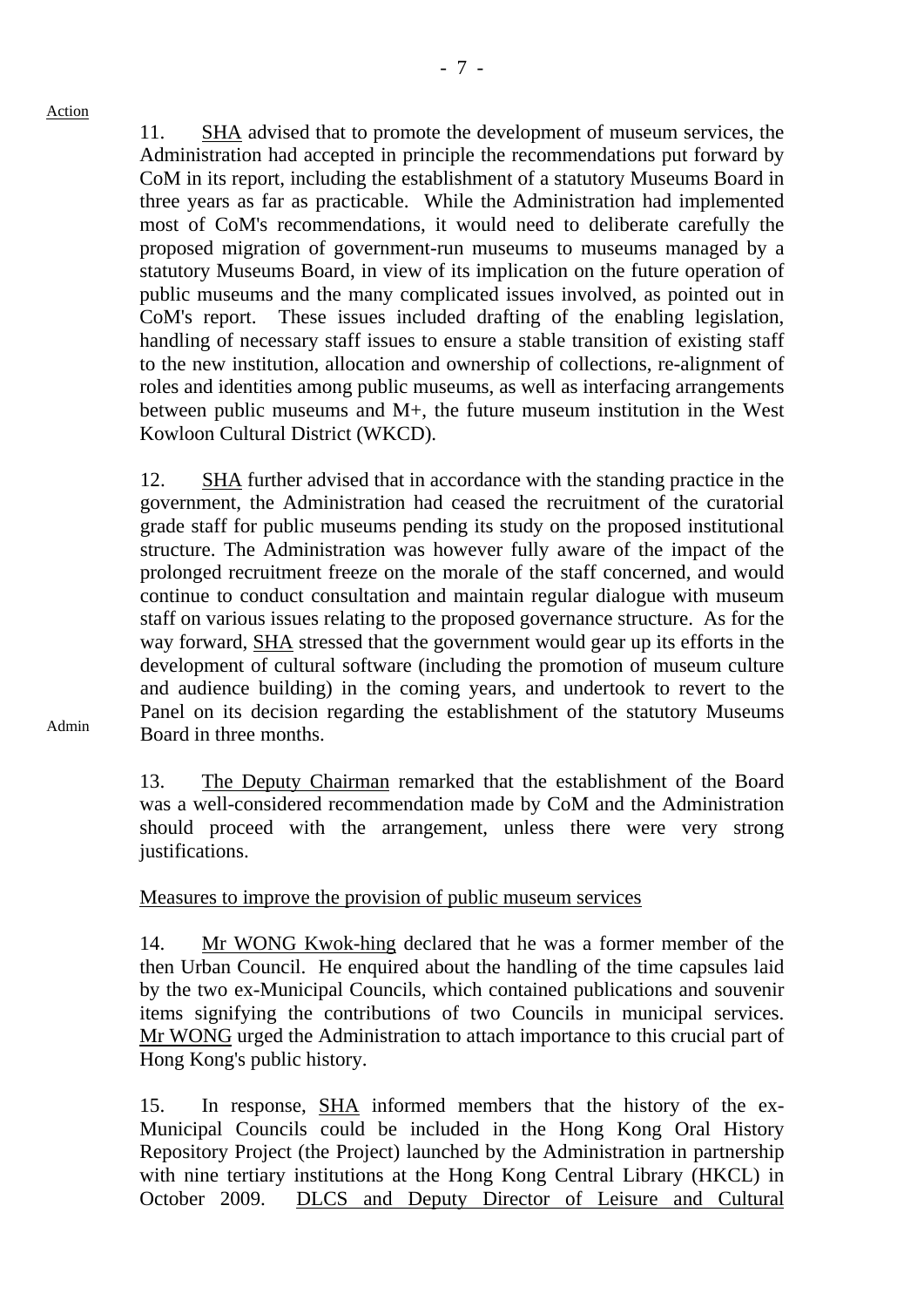Services (Culture) (DD(C)) further advised that in recognition of the historical role played by the two ex-Municipal Councils, the Museum of History partnered with the University of Hong Kong in 2002 and published a book entitled "A History of the Municipal Councils of Hong Kong: 1883-1999". Consideration would be given to including the history of the two Councils in the "Public History" thematic exhibition series to be launched by the Hong Kong Museum of History. DD(C) added that member's suggestion regarding the unearthing of the time capsules would be further studied.

16. In response to Mr CHEUNG Kwok-che's enquiry on how the public could participate in the Project, Permanent Secretary for Home Affairs (PSHA) advised that members of the public might approach HKCL, which provided a one-stop service to collect from the public oral history materials on Hong Kong. DLCS added that oral history references on Hong Kong's history, social life, culture, education and politics were available to the public under the "Hong Kong Oral History Special Collection" at HKCL, and their text version would soon be uploaded onto HKCL's website to further facilitate public access.

17. Prof Patrick LAU suggested that the Administration should : (a) redevelop the Hong Kong Museum of History into a flagship museum to showcase the cultural characteristic of Hong Kong as a whole; (b) re-align individual public museums for better co-ordinated services and clearer identities, and enhance public education on these museums; (c) step up its efforts in the support of private museums, for instance, enhancing the accessibility to the Hong Kong Museum of Medical Sciences; and (d) set up a museum on the architectural history of Hong Kong.

18. DLCS explained that at the moment, the government's focus in terms of hardware development was primarily on WKCD, including M+ (a modern art museum featuring the visual culture in the  $20<sup>th</sup>$  and  $21<sup>st</sup>$  century), and it would be difficult for the Administration to pursue a separate flagship museum as suggested by Prof LAU in the near future. DLCS further advised members of the key directions in the promotion of cultural development through public museums, including the promotion of arts education through various public museums programmes and arts performances; and the development of cultural and heritage tourism by promoting museum services (e.g. introducing museum pass schemes) to visitors, targeting particularly those from the Pearl River Delta Region. She added that consideration would be given to Prof LAU's suggestion regarding the display of items relating to Hong Kong's history during the Japanese Occupation in public museums.

19. Ms Cyd HO highlighted the importance for the Administration to devise an overall cultural policy and corporate mission for the development of public museums, and formulate work plans with focused themes in the provision of museum services, so as to enhance the effectiveness of museum education and facilitate the development of museum culture.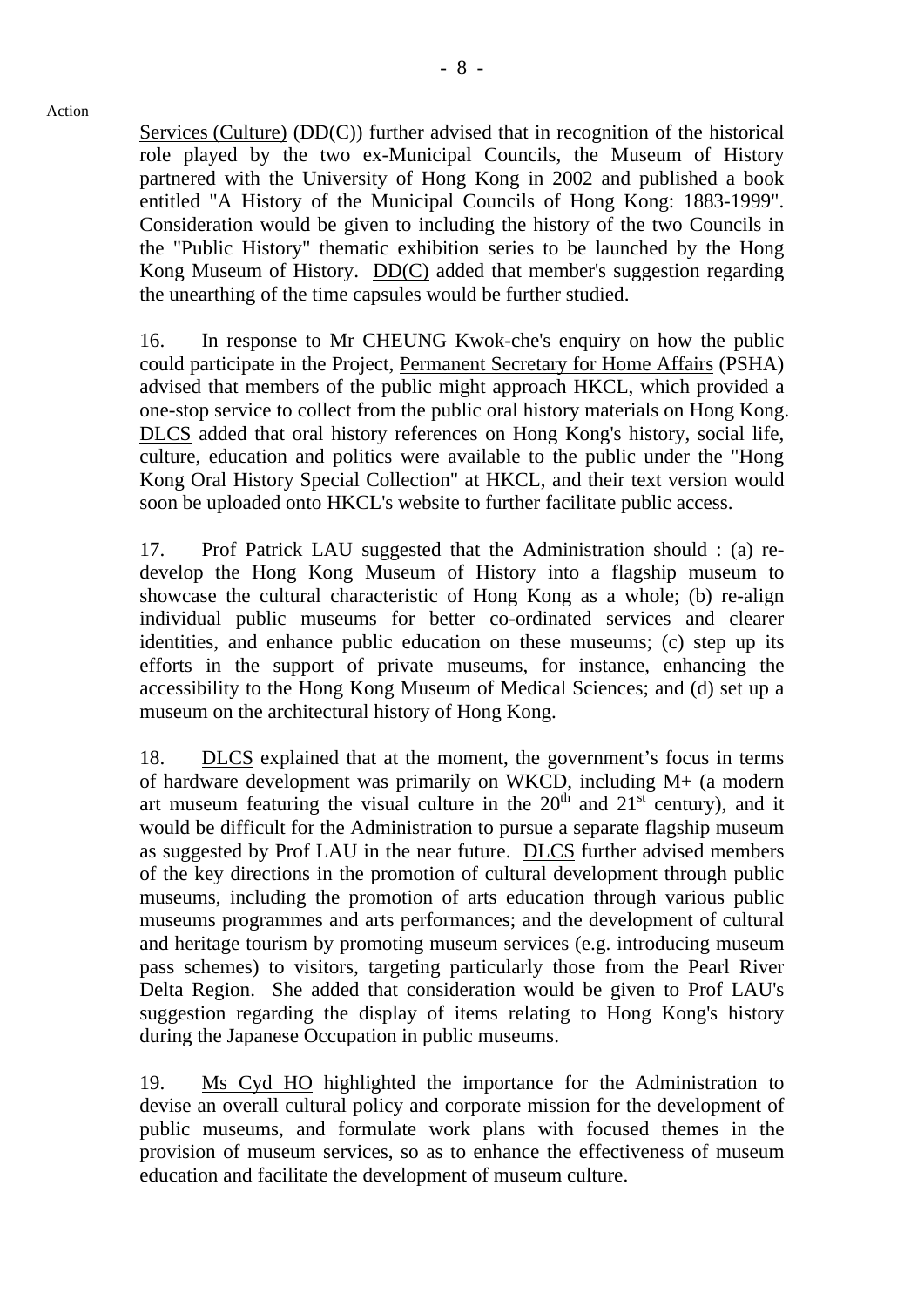20. Deputy Secretary for Home Affairs (3) (DSHA(3)) concurred with Ms HO's view. She pointed out that it was a common mission of public museums to enhance the quality of life of the community, for instance through broadening the vision and enriching the knowledge of the public. To this end, the Administration had endeavoured to promote the diversity and vibrancy of museum culture, as evidenced by the establishment of thematic museums under the streams of arts, history and natural science, while staying focused on the overall mission in the planning and development of public museums.

21. Ms Cyd HO stressed the significant role of literary art in reflecting the historical and cultural development of a place, and reiterated her support for the establishment of a literary museum in WKCD. DSHA(3) responded that the public engagement exercise for the WKCD project was still ongoing and Ms HO's views would be conveyed to the WKCD Authority accordingly. She added that the participation of Hong Kong writers in the Frankfurt Book Fair held in October 2009 had provided a useful platform for international cultural exchanges and helped promote the literature of Hong Kong.

22. Referring to the comment of a local journalist, Mr CHEUNG Ka-wai, in his new publication entitled "Hong Kong's Watershed: the 1967 Riots" that only two photos on the Riots were exhibited in the Hong Kong Museum of History, Ms Cyd HO enquired about the guidelines for the display of artifacts relating to Hong Kong's history, and whether the recommendation concerned would be subject to political vetting. DLCS responded that the display of materials for individual historical topics (such as their scope and proportion) was based solely on the professional judgment and advice of museum curators. She agreed to convey Ms HO's concern to the relevant museum.

# Promotion of Patronage

23. Dr LAM Tai-fai expressed concern about the continuous decline in the total attendance of LCSD museums, viz. from 5.07 million in 2007 to 4.75 million in 2008 and 4.42 million (projected rate) in 2009. SHA explained that the higher attendance in 2007 was largely attributed to the blockbuster exhibition of the reputable "Along the River During the Qingming Festival" (清明上河圖). SHA further pointed out that attendance was only one of the many performance indicators of public museums, and its fluctuation did not represent a full picture of their performance. He added that the Administration would continue with its efforts in pursuing both high-quality programmes and blockbuster exhibitions for public museums. Mr CHEUNG Kwok-che suggested that the Administration should consider holding blockbuster thematic exhibitions on a quarterly basis to promote arts and cultural education as well as museum patronage.

24. In response to Mrs Sophie LEUNG's suggestion for iconic items to be identified for public museums to enhance public awareness and interest in their services, DLCS assured members of the Administration's continuous efforts in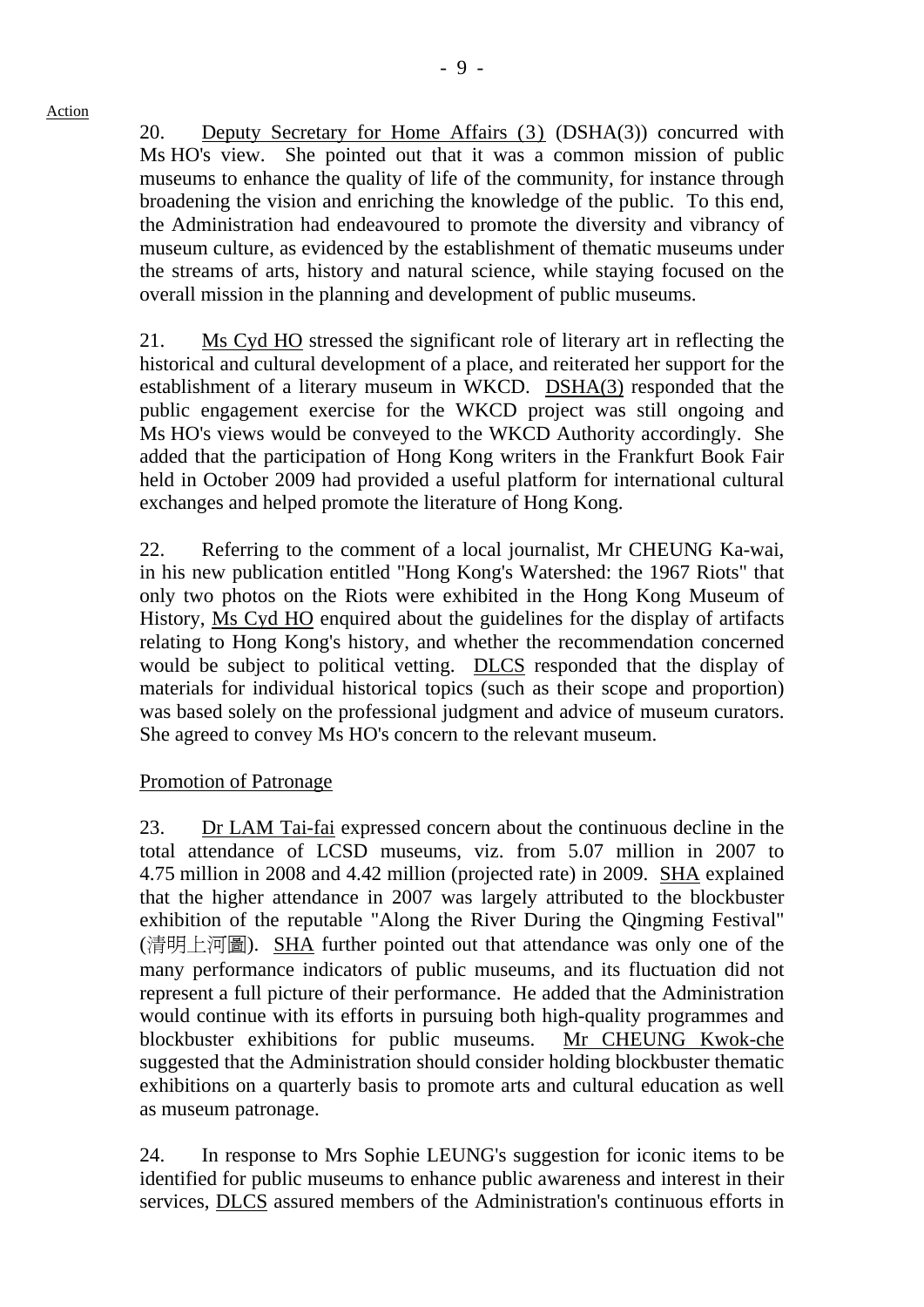establishing clear image/branding for each museum and strengthening publicity work in a more aggressive manner so as to widen the existing audience base.

# Donation of collections

25. Dr LAM Tai-fai enquired whether there was any pledge for the timely display of donation items in public museums. DLCS advised that due to the large number of donation items received in recent years and space constraints, a relatively small portion of the donated items could be arranged for display in museums. To maximise the exposure of museum collections, LCSD had been working in partnership with the private sector, non-governmental organisations, District Councils and other Government departments to jointly organise thematic exhibitions at various districts and venues to bring arts, culture and history to the wider public. Moreover, information on collection items of Hong Kong Museum of Art, Hong Kong Science Museum, Hong Kong Space Museum, and Hong Kong Museum of History had largely been uploaded onto their respective websites to facilitate public access.

26. In response to Prof Patrick LAU's enquiry on the display of donation items as stated in paragraph 7 of the Administration's paper, DD(C) highlighted that exhibitions had been/were being organised for these items, including exhibitions on the Cantonese opera items from the Tai Ping Theatre and the collections of the late Lydia Shum in the Hong Kong Heritage Museum exhibitions; and the works of the artists Huang Boye and Ding Yanyong in the Hong Kong Museum of Art. DD(C) further advised that the Administration was planning to publish books on the film archives of the Cathay and the Shaw Studio upon the completion of the relevant studies on these materials.

27. Mrs Sophie LEUNG enquired about the legislative provisions, if any, for the protection of private artifacts/items on long-term loan to public museums. DLCS advised that there were standing mechanisms for handling items on loan to museums. Should the loan arrangement incur financial implications, the proposal would be examined by senior museum staff and assessed by a team of Museum Expert Advisers.

# Development of private/community museums

28. Mr CHEUNG Man-kwong opined that the Administration should encourage the development of community museums in the community, which had rich collections featuring specific, lively and interesting themes. In his view, the collections of community museums should supplement those in public museums. Mr CHEUNG further suggested that the Administration should introduce a legislative framework to provide for an accreditation system for private/community museums with a view to promoting a more vibrant museum culture. Mrs Sophie LEUNG shared similar views. Mr CHEUNG Kwok-che enquired about the collaboration between LCSD museums and community museums.

Action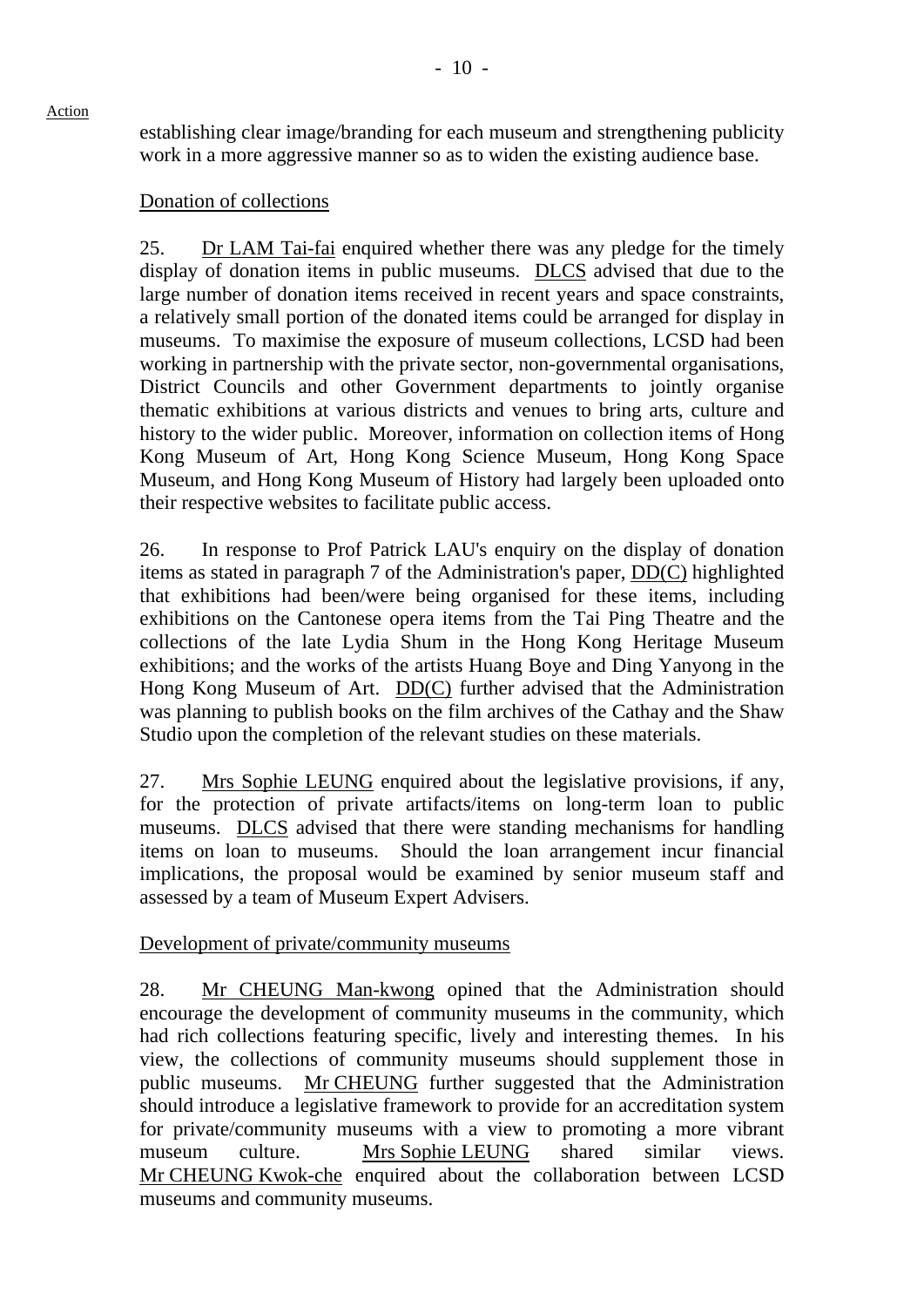29. SHA responded that under the existing policy, government support for private/community museums would be assessed based on a number of criteria, such as the scope and quality of their services, transparency of their governance and operation, and effectiveness of their management structure. The proposal for the establishment of a legislative regime would need careful deliberation. PSHA clarified that community museums were a type of private museums showcasing a variety of subjects such as local culture and heritage. While it was the government policy for these museums to be operated with full autonomy on a self-sustainable basis, different forms of support (such as venue or financial subsidy) might be considered, subject to the merits of individual cases. She added that the degree of collaboration between public and private museums would largely depend on the mission and mode of operation of the museums concerned.

## Museum education at schools

30. Mr CHEUNG Kwok-che enquired about the role of public museums in the implementation of Liberal Studies under the New Secondary Curriculum. PSHA advised that LCSD had cooperated with the Education Bureau (the lead Bureau) to promote art to school teachers and include museum education in the new Curriculum. Efforts would continue to be made in promoting students' interactive studies on diversified topics on arts and culture provided by LCSD museums. With the support of the Hong Kong Jockey Club, interactive guided tours to public museums were also arranged to enhance students' interest in visiting museums.

# **V. Funding for diversified community activities**

[LC Paper No. CB(2)232/09-10(03) and (04)]

31. Under Secretary for Home Affairs (USHA) briefed members on the proposal regarding the allocation of a one-off sum of \$180 million to organise diversified community activities (the Fund), including the objectives and proposed allocation of the Fund, as detailed in the Administration's paper. USHA then conducted a PowerPoint presentation to introduce the four main themes based on which these activities would be organised (viz. fostering of community cohesion, arts and culture, sports, and local tourism).

(*Post-meeting note*: The softcopy of the PowerPoint presentation materials was issued to members vide LC Paper No. CB(2)283/09-10(02) on 16 November 2009.)

# Allocation of the Fund

32. In reply to Prof Patrick LAU's enquiry about the distribution of the Fund, USHA advised that the Administration proposed to allocate \$108 million (i.e. 60% of the Fund) equally to 18 District Councils (DCs) for district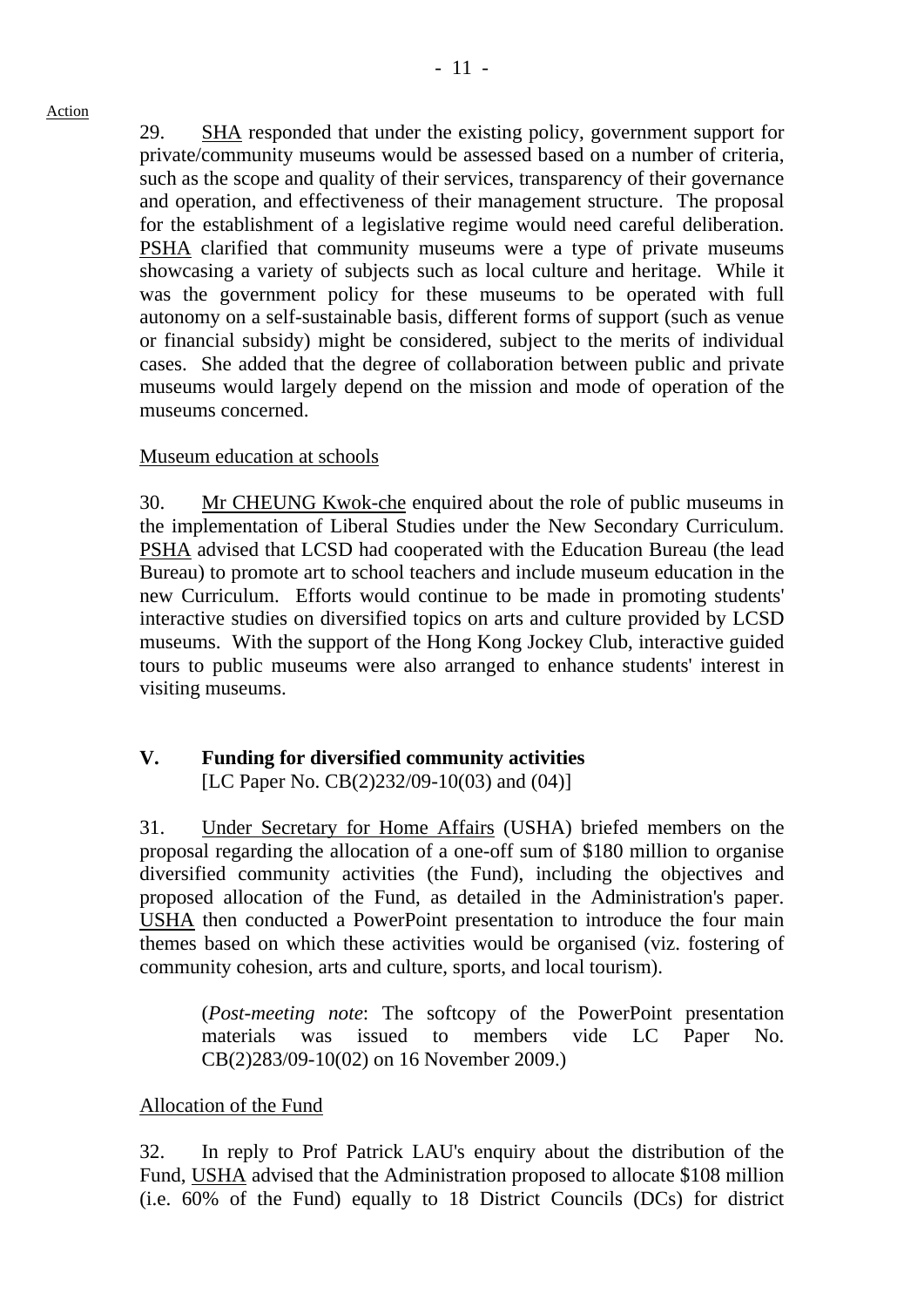organisations to organise a variety of diversified community activities; \$45 million (i.e. 25% of the Fund) for government departments, in consultation with DCs concerned, to centrally coordinate territory-wide or cross-district thematic activities/programmes, such as "Sports for All", "Arts for All" and "Cultural/Ecological Tourism for All"; \$18 million (i.e. 10% of the Fund) for HAD to employ contract staff to assist DCs and the department in implementing the above programmes/activities; and \$9 million (i.e. 5% of the Fund) for publicity and contingency.

33. While Mr CHEUNG Hok-ming expressed support for the funding proposal which in his view supplemented cultural software development at district level, he was concerned about the sustainability of government funding to support activities initiated under the Fund upon their conclusion in 15 months. USHA advised that the one-off Fund was intended to set the course and provide useful reference for DCs in the organisation of diversified community activities around the four main themes as mentioned in paragraph 1 in future. She added that DCs might continue to promote these activities using the annual recurrent provisions for community involvement programmes, having regard to the experience gained from the proposed initiative.

# Use of the Fund

34. Mr WONG Sing-chi and Mr KAM Nai-wai considered it necessary to implement more stringent measures in monitoring the use of DC funds for community involvement activities, in order to plug any potential loopholes for transfer of interests and ensure that the activities organized would achieve their designated objectives. They indicated that Members of the Democratic Party had reservation on the funding proposal, which did not seem to address the above issue.

35. Mr WONG Sing-chi and Mr KAM Lai-wai urged HAD and DC Secretariats to : (a) devise more specific guidelines and recommendations on the allocation and use of the Fund for the consideration of DC members; (b) prioritize the use of the Fund for programmes and activities which promoted economy and created job opportunities for the community; (c) propose more thematic activities for DCs to facilitate the best use of the Fund; (d) review critically the professionalism and experience of organizers for community involvement activities; (e) encourage cross-district participation of voluntary agencies and non-governmental organizations of the arts and culture sector in organizing the relevant programmes, and (f) closely monitor the progress and examine the effectiveness of the activities in achieving the objectives of the Fund.

36. USHA highlighted that members' view on the need for thematic activities, participation of professional groups in organizing these activities and proper monitoring of the Fund, had also been the direction shared by the government in the use of the Fund. She assured members that the Government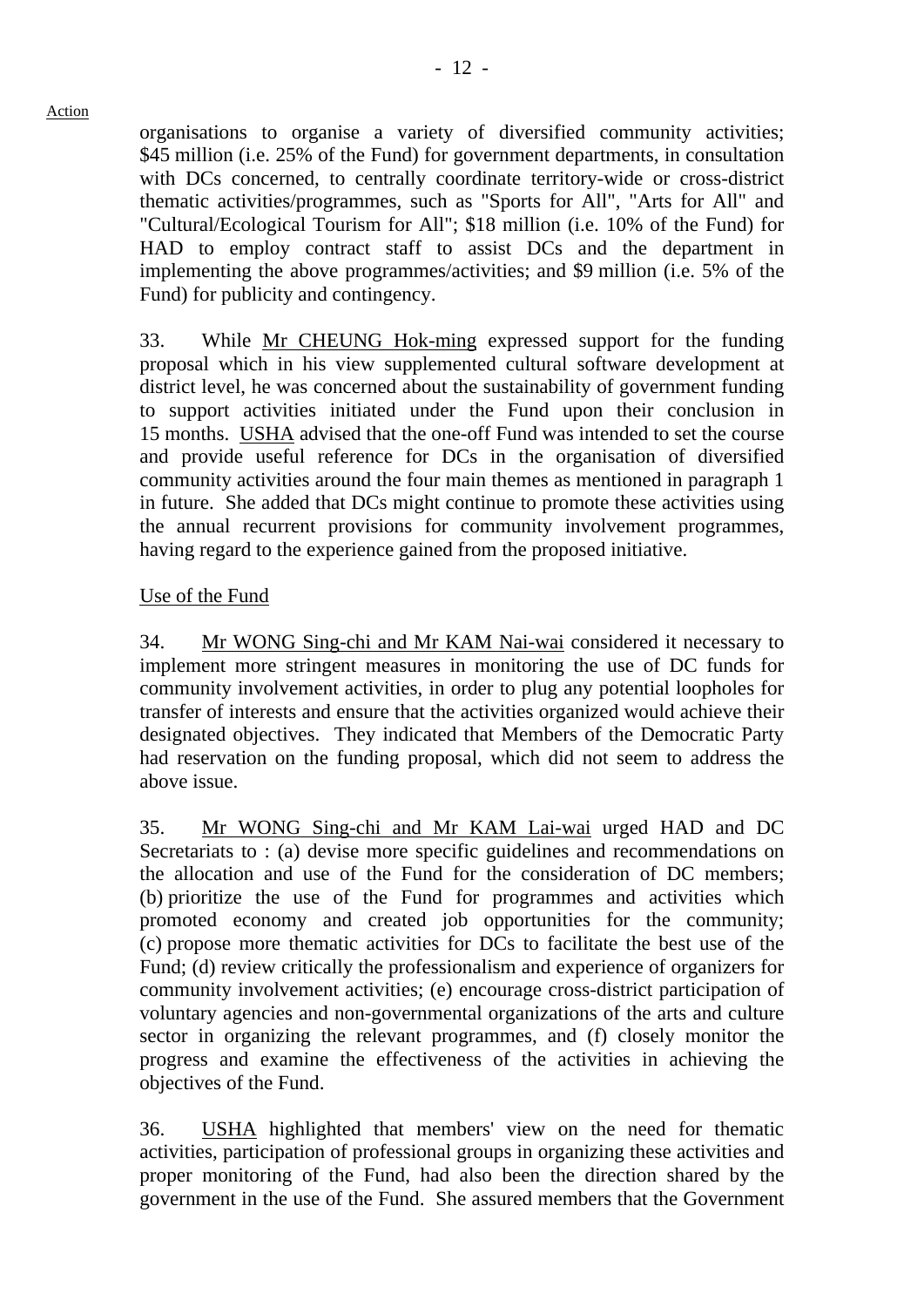would draw up a set of guidelines, modelled on the current "Manual on the Use of District Council Funds" with suitable modifications to ensure the continuity, professionalism and inclusiveness of the programmes organised under the Fund. To illustrate how the Fund could be utilized to create continuous benefits, USHA cited the example of training programmes for local tour guides for various geo-sites of Hong Kong National Geopark and other heritage spots or paths at districts. Deputy Director of Home Affairs (2) (DD(2)) supplemented that priority would be given to projects which sought to plant seeds for more similar activities in future through, for example, cultivating collaboration or partnership between local organizations and small-to-medium sized arts troupes.

37. Referring to some members' suggestion for HAB to develop further guidelines on district activities, Mrs Sophie LEUNG remarked that it was a common goal shared by the respective DCs that they should exercise autonomy in the planning of community activities to suit the local needs, having regard to the broad principles set by the Administration. She did not consider it appropriate to request HAD's further intervention in such matter. The Chairman welcomed the funding proposal which in his view would promote the organization of community, cultural and local tourism activities at district level and benefit local residents, particularly the underprivileged. He considered that the existing criteria governing the use of DC Funds in various community involvement activities was fair and adequate.

38. USHA responded that the proposal relating to the Funds was made in consultation with DCs and the Administration would continue to consult DCs on measures to ensure that the district activities organised would meet the objectives of the Fund as well as the needs of the local community.

39. Mrs Sophie LEUNG considered that group and family activities should be organized for children and young people with a view to promoting their well-being and family value. The Deputy Chairman suggested that the Fund could be used to support small and medium sized arts groups for staging arts performances at public open spaces, community centres and schools, with a view to establishing a long-term relationship between these arts groups and the local community.

40. USHA confirmed that the promotion of family value and community cohesion was one of the objectives of the Fund and district activities would be organised along this line. DD(2) added that as an initiative to strengthen cultural software in the community, the Administration would encourage small and medium sized arts groups to organise workshops on arts and culture in various districts, and enhance the technical support and reception service at designated community halls.